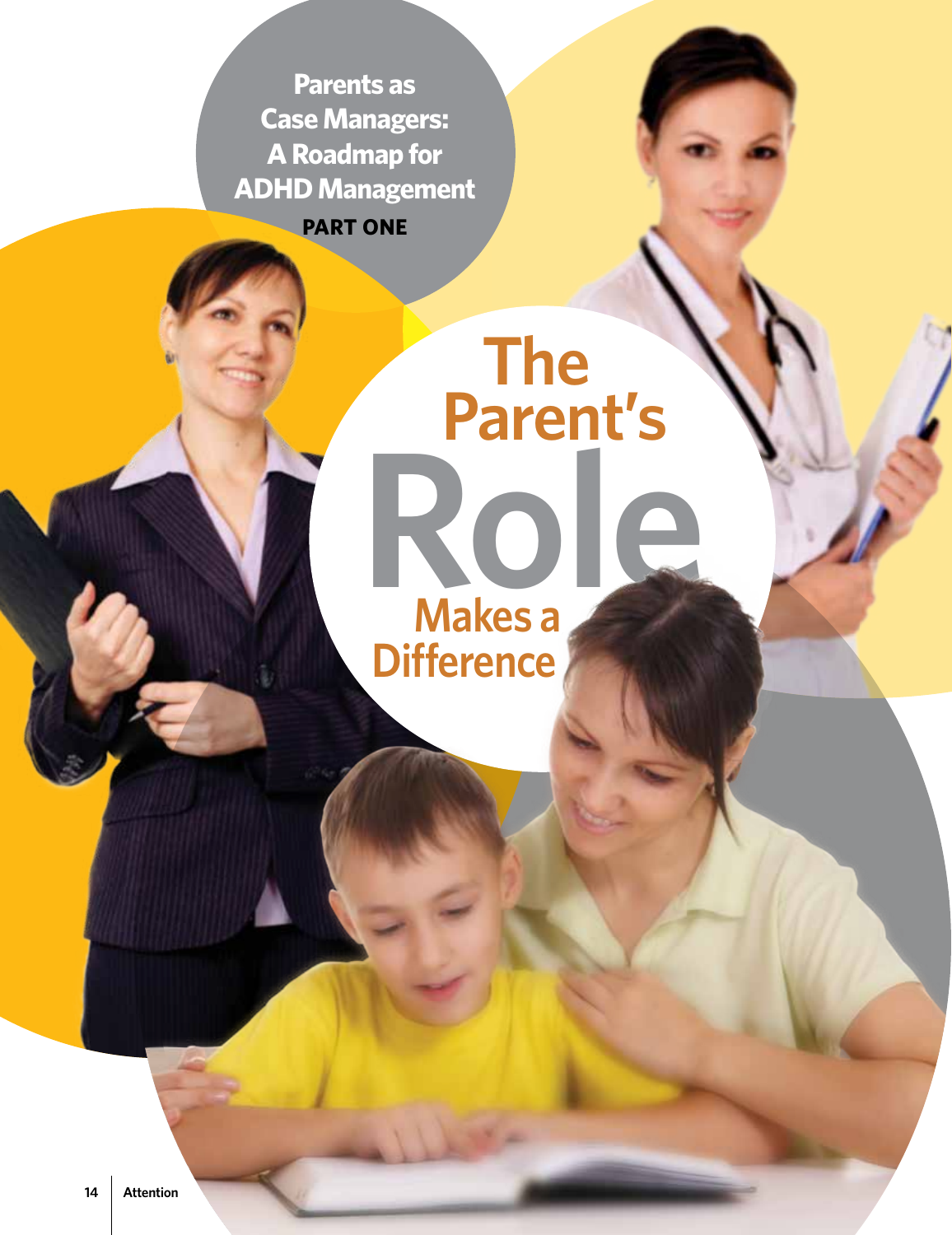*In this three-part series, three experienced "parent" case managers share their insights aad make suggestions to parents and caregivers. If you are ready to tackle your child's challenges head-on by learning from the experts about how to advocate for your child's health, education and social development, read on.*

### by Dulce Torres, LPCS, BCC, Maureen Gill, MSW, and Elaine Taylor-Klaus, CPCC, ACC

hile parents are ultimately<br>the CEOs of their families,<br>they play dozens of roles in<br>their children's lives—cook,<br>driver, nurse, referee, tour<br>guide, teacher, counselor,<br>buyer, and many others.<br>The parent-manager roles of the CEOs of their families, they play dozens of roles in their children's lives—cook, driver, nurse, referee, tour guide, teacher, counselor, buyer, and many others.

**EDUCATIONAL ADVISOR** and **SOCIAL DEVELOPER** are particularly important in the lives of children with ADHD.

Many parents have their first child with no special training, with the exception of observing the style of their own parents. As a result, many new parents leave the hospital wondering how they could be allowed to take this defenseless baby home. Isn't that dangerous?

After a month, when the baby is still healthy and alive, parents tend to sigh in relief. But the truth is that infancy is only a precursor to the expanded roles parents play when their children start interacting with the world more independently. Once a child is ready for preschool or elementary school, the whole playing field changes!

Throughout infancy, your child's world is generally limited to your immediate family, doctor, friends, child-care providers and neighbors. Once your child is preschool age, a network of community programs, schools, sport coaches, dance teachers, and many others begin to interact with your child.

If your child has ADHD—even if it's not diagnosed at this early stage—the intensity of your involvement with others can be more frequent, and less positive, than expected. For example, you may begin hearing from preschool staff that your child does not sit at circle time, doesn't listen, or is annoying to other children (message to self: "bad parent"). Or, perhaps you're hearing that a staff member has to be with your child continuously (message to self: "bad child").

You are asked to stop these challenging behaviors. But, truth be told, you do not know how.

Parenting responses to such challenges in preschool are all across the board. Some parents will search for the help they need, tirelessly seeking guidance and support; others will throw up their hands and give up; and still others will turn to the schools to solve their problems for them.

The most successful role for parents of children with ADHD—both for the children and the parents—is to see themselves as a "case manager" for their child in three critical areas of medical health, education, and social development.

#### **What is a case manager?**

According to the Case Management Society of America, a case manager is a person involved in the "collaborative process of assessment, planning, facilitation and advocacy for options and services to meet an individual's … needs." In other words, a case manager coordinates services and ongoing support for someone with complex needs.

Professional case managers are trained and have on-thejob supervision. Their job requires that they be knowledgeable in their field, do research and assessments, understand the personalities of the people involved, offer options and recommend solutions. Generally, they aid with decisionmaking, find financial funding, and monitor and coordinate the details of a treatment or wellness plan.

As case managers for children with ADHD, parents do not have the benefit of training or supervision. They must design their own "instructional course" to:

- educate themselves about ADHD and executive functioning difficulties
- develop an in-depth understanding of school, health and social issues, and
- do research to find the people and resources that can help them.

While this can be a difficult role for parents, it is very effective and rewarding. With attention to all aspects of a child's social, emotional, physical and educational development, a parent can take a comprehensive approach to managing the child's ADHD. The long-term benefits support entire families, enabling success in elementary, secondary, college years and beyond.

In particular, children learn to develop healthy relationships, manage their health care, fulfill work and educational obligations, and become independent and successful. As an added benefit, they have an increased opportunity to grow into happy and fulfilled adults—which is, ultimately, what we want most for our kids.

#### **Inherent challenges**

While case management is an apt description for the role parents must play to effectively manage their children's health, education, and social development, it is fraught with potential complications.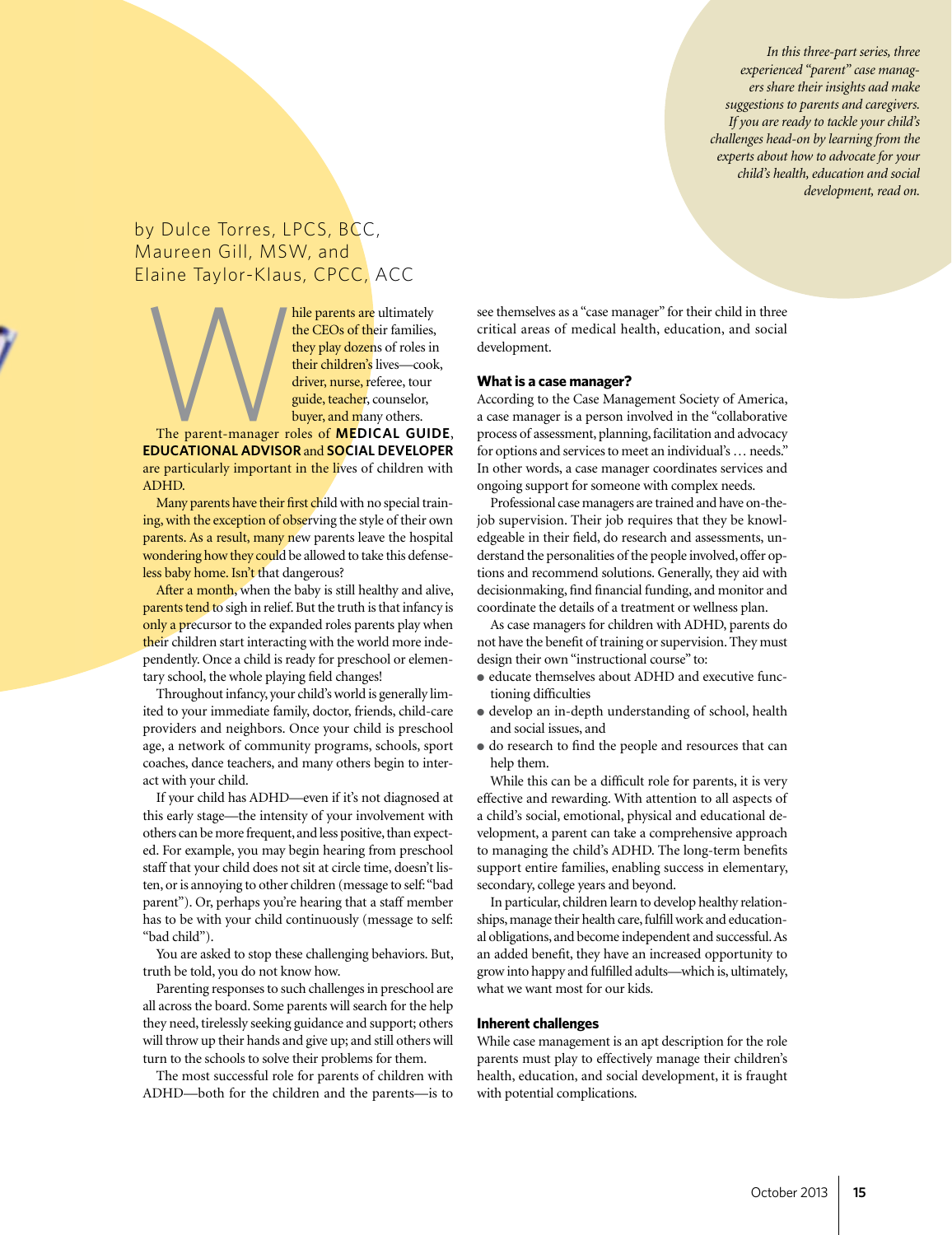First, a case manager's effectiveness is improved by a certain amount of distance. That's not really possible for a parent, and even if it were, it's not preferable. A parent is the only person in the world whose "job" is to be totally invested in the success of a child. Professional distance is not exactly part of the plan.

Second, objectivity is also not generally part of a parent's job description. Investment is key to parenting. Sometimes that makes it difficult for parents to get a complete or unbiased picture of what is happening with their child. While a case manager looks objectively at the big picture, a parent might not be able to see the child's needs—or potential solutions—as clearly.

Third, clear acceptance of the challenges at hand is necessary for case managers, but can be a challenge for many parents. Denial is powerful and a common experience for parents. It's only natural—we don't want to see problems for our children, and we want to protect them whenever we can. But the best of case managers

# **What I love about being a case manager**

#### **Maureen:**

Being a case manager taught me the skills I needed to help my child succeed. As a parent of a school-aged child with ADHD, it was like being in the middle of a riptide current. In a riptide, you experience the hopelessness of not being able to handle the currents coming at you, and you know that you may drown. The number-one rule is to stay calm and keep a clear head. Thrashing around and fighting against the currents makes things worse, and is exhausting. You can learn the techniques to reach smoother water, such as swimming parallel to the shore, by calling for help from people with expertise. This is similar for parents as case managers. As you learn what resources are available to guide you, you can learn the special ways that help your child survive in a turbulent world.

#### **Dulce:**

As a parent of a young adult with ADHD and three foster boys, being a mental health provider was my biggest challenge. There was an expectation from other professionals that I would be a "good" parent (because "she knows better") and that I knew how to manage their needs. In reality, as a parent, my emotions ran high—very high. I wanted my kids to get what they needed, but I was very intimidated with all those professional colleagues. Trust in myself and believing my children deserve the best is what gave me the courage to educate myself about the needs of my family, the needs of my foster children, and my own biological son. Getting to know my children, trusting them (as they knew what would work for them), and finding support were my greatest tools to become the best case manager/advocate for them.

#### **Elaine:**

Thinking of myself as my daughter's case manager can be empowering. When she was younger, before I understood all the complexities involved with ADHD and other co-occurring conditions, I had a lot of doubt about whether I was doing the "right" thing. Once I understood that my role was to be the case managerthat I was really the ONLY one looking at the big picture—my confidence improved. I realized that I needed to learn to trust myself and stop looking to every other professional out there to "fix" the situation or tell me what to do. I knew my child better than anyone, and once I really came to accept that, everything changed. I still get a lot of support from other professionals and parents, but my sense of myself is stronger.

aggressively fight for the rights of their clients. They are matter-of-fact about the challenges they are supporting, and this can be a difficult stance for parents to take.

Finally, case managers must be experts in their field. By contrast, parents are called upon to make complex medical, educational, and developmental decisions with insufficient training and information. Especially early on in the diagnostic process, parents are not likely to know the difference between:

- an IEP or a 504
- an accommodation or a modification, or
- special education or a gifted classroom.

Parents are often not well informed about the intricacies or range of support needed, and yet must serve as advocates, nonetheless.

#### **Opportunities for parents**

On the other hand, parents have opportunities available to aid them in the role of case manager that a professional case manager does not.

First, parents ARE invested. As such, they can be tenacious and relentless. We have seen parents become experts, advocate skillfully, testify, and argue. Some parents will go to great lengths to advocate for their child, and that investment fuels them in a way that is unlikely for any other advocate. Nothing motivates better than self-interest, particularly if it's the interest of a "mother bear" for her "cub." Second, no one knows a child better than a parent who has been paying attention. Parents understand intuitively, deeply, what their children need. Sometimes they can't express it, but they UNDERSTAND it—and that knowledge is powerful. When parents begin to match their understanding of their child's needs with an awareness of the services and supports available, the possibilities for their children expand exponentially.

> Finally, parents have their children's trust. To the extent that the case manager needs a child to trust her in order to advocate for her, the parent has a major head start in that department. At the end of the day, the goal is to help our children become independent, successful adults. We cannot do that for them. But we can empower them, teach them, inspire them and encourage them to do it for themselves. Children look to their parents for guidance and support, and want nothing more than to know that their parents believe in them.